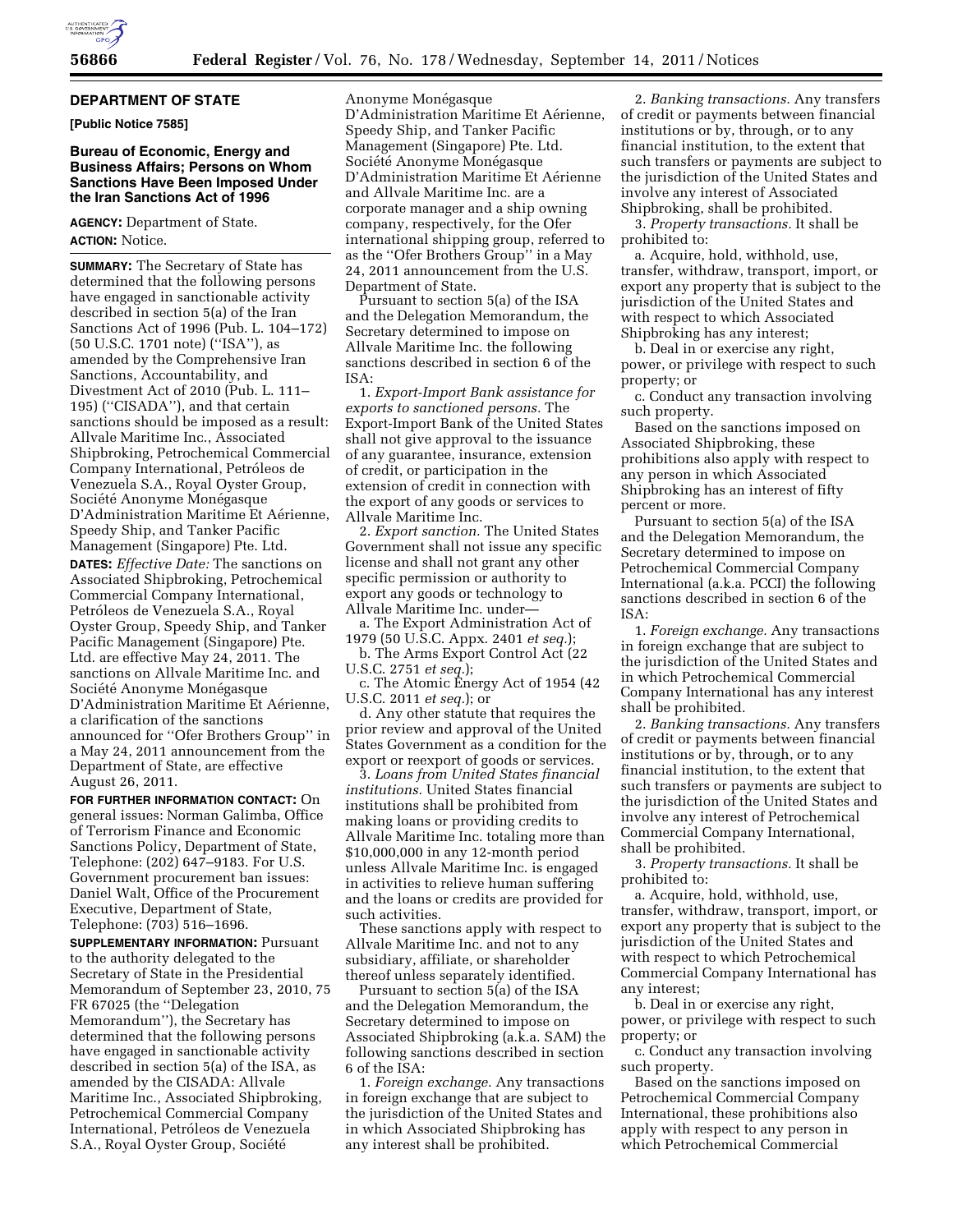Company International has an interest of fifty percent or more.

Pursuant to section 5(a) of the ISA and the Delegation Memorandum, the Secretary determined to impose on Petróleos de Venezuela S.A. the following sanctions described in section 6 of the ISA:

1. *Export-Import Bank assistance for exports to sanctioned persons.* The Export-Import Bank of the United States shall not give approval to the issuance of any guarantee, insurance, extension of credit, or participation in the extension of credit in connection with the export of any goods or services to Petróleos de Venezuela S.A.

2. *Export sanction.* The United States Government shall not issue any specific license and shall not grant any other specific permission or authority to export any goods or technology to Petróleos de Venezuela S.A. under-

a. The Export Administration Act of 1979 (50 U.S.C. Appx. 2401 *et seq.*);

b. The Arms Export Control Act (22 U.S.C. 2751 *et seq.*);

c. The Atomic Energy Act of 1954 (42 U.S.C. 2011 *et seq.*); or

d. Any other statute that requires the prior review and approval of the United States Government as a condition for the export or reexport of goods or services.

3. *Procurement sanction.* The United States Government shall not procure, or enter into any contract for the procurement of, any goods or services from Petróleos de Venezuela S.A.

These sanctions apply with respect to Petróleos de Venezuela S.A. and not to any subsidiary, affiliate, or shareholder thereof unless separately identified.

Pursuant to section 5(a) of the ISA and the Delegation Memorandum, the Secretary determined to impose on Royal Oyster Group the following sanctions described in section 6 of the ISA:

1. *Foreign exchange.* Any transactions in foreign exchange that are subject to the jurisdiction of the United States and in which Royal Oyster Group has any interest shall be prohibited.

2. *Banking transactions.* Any transfers of credit or payments between financial institutions or by, through, or to any financial institution, to the extent that such transfers or payments are subject to the jurisdiction of the United States and involve any interest of Royal Oyster Group, shall be prohibited.

3. *Property transactions.* It shall be prohibited to:

a. Acquire, hold, withhold, use, transfer, withdraw, transport, import, or export any property that is subject to the jurisdiction of the United States and with respect to which Royal Oyster Group has any interest;

b. deal in or exercise any right, power, or privilege with respect to such property; or

c. conduct any transaction involving such property.

Based on the sanctions imposed on Royal Oyster Group, these prohibitions also apply with respect to any person in which Royal Oyster Group has an interest of fifty percent or more.

Pursuant to section 5(a) of the ISA and the Delegation Memorandum, the Secretary determined to impose on Société Anonyme Monégasque D'Administration Maritime Et Aérienne (a.k.a. S.A.M.A.M.A., a.k.a. SAMAMA) the following sanctions described in section 6 of the ISA:

1. *Export-Import Bank assistance for exports to sanctioned persons.* The Export-Import Bank of the United States shall not give approval to the issuance of any guarantee, insurance, extension of credit, or participation in the extension of credit in connection with the export of any goods or services to Société Anonyme Monégasque

D'Administration Maritime Et Aérienne. 2. *Export sanction.* The United States Government shall not issue any specific license and shall not grant any other specific permission or authority to export any goods or technology to Société Anonyme Monégasque D'Administration Maritime Et Aérienne under—

a. The Export Administration Act of 1979 (50 U.S.C. Appx. 2401 *et seq.*);

b. The Arms Export Control Act (22 U.S.C. 2751 *et seq.*);

c. The Atomic Energy Act of 1954 (42 U.S.C. 2011 *et seq.*); or

d. Any other statute that requires the prior review and approval of the United States Government as a condition for the export or reexport of goods or services.

3. Loans from United States financial institutions. United States financial institutions shall be prohibited from making loans or providing credits to Société Anonyme Monégasque D'Administration Maritime Et Aérienne totaling more than \$10,000,000 in any 12-month period unless Société Anonyme Monégasque D'Administration Maritime Et Aérienne is engaged in activities to relieve human suffering and the loans or credits are provided for such activities.

These sanctions apply with respect to Société Anonyme Monégasque D'Administration Maritime Et Aérienne and not to any subsidiary, affiliate, or shareholder thereof unless separately identified.

Pursuant to section 5(a) of the ISA and the Delegation Memorandum, the Secretary determined to impose on Speedy Ship (a.k.a SPD) the following sanctions described in section 6 of the ISA:

1. *Foreign exchange.* Any transactions in foreign exchange that are subject to the jurisdiction of the United States and in which Speedy Ship has any interest shall be prohibited.

2. *Banking transactions.* Any transfers of credit or payments between financial institutions or by, through, or to any financial institution, to the extent that such transfers or payments are subject to the jurisdiction of the United States and involve any interest of Speedy Ship, shall be prohibited.

3. Property transactions. It shall be prohibited to:

a. Acquire, hold, withhold, use, transfer, withdraw, transport, import, or export any property that is subject to the jurisdiction of the United States and with respect to which Speedy Ship has any interest;

b. deal in or exercise any right, power, or privilege with respect to such property; or

c. conduct any transaction involving such property.

Based on the sanctions imposed on Speedy Ship, these prohibitions also apply with respect to any person in which Speedy Ship has an interest of fifty percent or more.

Pursuant to section 5(a) of the ISA and the Delegation Memorandum, the Secretary determined to impose on Tanker Pacific Management (Singapore) Pte. Ltd. the following sanctions described in section 6 of the ISA:

1. *Export-Import Bank assistance for exports to sanctioned persons.* The Export-Import Bank of the United States shall not give approval to the issuance of any guarantee, insurance, extension of credit, or participation in the extension of credit in connection with the export of any goods or services to Tanker Pacific Management (Singapore) Pte. Ltd.

2. Export sanction. The United States Government shall not issue any specific license and shall not grant any other specific permission or authority to export any goods or technology to Tanker Pacific Management (Singapore) Pte. Ltd. under—

a. The Export Administration Act of 1979 (50 U.S.C. Appx. 2401 *et seq.*);

b. The Arms Export Control Act (22 U.S.C. 2751 *et seq.*);

c. The Atomic Energy Act of 1954 (42 U.S.C. 2011 *et seq.*); or

d. Any other statute that requires the prior review and approval of the United States Government as a condition for the export or reexport of goods or services.

3. Loans from United States financial institutions. United States financial institutions shall be prohibited from